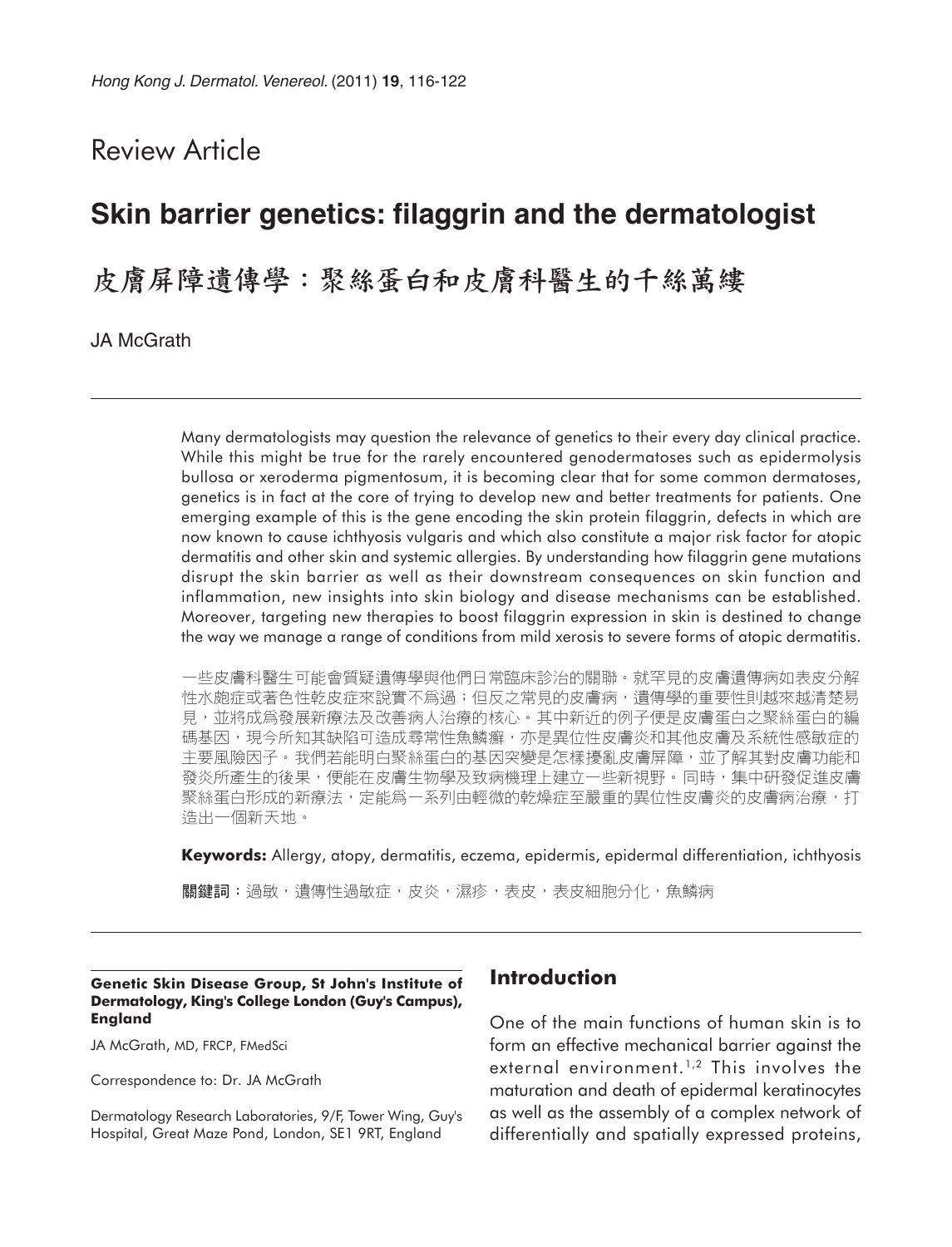glycoproteins and lipids into the keratinocyte cell membrane and surrounding extracellular space.<sup>3</sup> A key component in forming an effective skin barrier is the protein (pro) filaggrin, the major component of keratohyalin granules in the granular cell layer.

### **What is filaggrin?**

In the granular cell layer of the epidermis a number of cellular events occur: lamellar granules (Golgi-derived membrane-bound organelles that contain lipid) are extruded, apoptosis is initiated, the nuclei and other cellular contents susceptible to proteolysis are destroyed, and the potential for protein synthesis is lost.3 Within this part of the epidermis, the main keratinocyte proteins are keratin and filaggrin, which together contribute approximately 80-90% of the mass of the epidermis. Filaggrin is initially synthesized as profilaggrin, a 500-kDa highly phosphorylated, histidine-rich polypeptide, that consists of an amino-terminal S100 calcium-binding domain, a downstream B-domain and a carboxy-terminal domain, as well as a central region comprising a series of repeat units of filaggrin (Figure 1). Profilaggrin is the main component of keratohyalin granules. During the post-translational processing of profilaggrin, the individual filaggrin polypeptides, each approximately 35 kDa, are proteolytically released.4 These sub-units are then dephosphorylated, a process that assists keratin filament aggregation and explains the origin of the name 'filaggrin' (filament aggregating protein). Filaggrin has a vital role in the initial formation of flattened keratinocytes in the process of forming corneocytes and an intact skin barrier. In the stratum corneum, filaggrin proteolysis occurs. Multiple enzymes can be involved in this process, including caspase 14.5 Filaggrin proteolysis releases histidine which is then deaminated to form trans-urocanic acid which is then converted to cis-urocanic acid by ultraviolet irradiation. Glutamic acid released from filaggrin is converted into pyroglutamic acid which may function as a natural moisturising substance (Figure 2).

#### *Filaggrin and dry skin*

The gene that encodes profilaggrin, *FLG*, comprises three exons, the initiation codon for translation being located in exon 2, and the bulk of the profilaggrin protein is encoded by exon 3. *FLG* resides on human chromosome 1q21 within the epidermal-differentiation complex, a region that also harbours genes for numerous other proteins that are expressed during terminal differentiation of keratinocytes, several of which become cross-linked enzymatically into the cornified cell envelope. The *FLG* gene encodes 10 highly homologous and only slightly genetically different filaggrin polypeptide units. The considerable DNA sequence overlap in these repeat units accounts for why many investigators have found the *FLG* gene very difficult to amplify by polymerase chain reaction. It is known that different individuals can have 10, 11 or 12 filaggrin repeat units, with the additional units consisting of repeats of units 8 or 10 or both of these.6 The precise but variable number of filaggrin-repeat units encoded by each profilaggrin allele is genetically determined. These are not "mutations" *per se*, but represent allelic variations among different individuals globally. Filaggrin is a natural moisturiser, containing several hydrophilic amino acids capable of retaining water, and individuals with only 10 filaggrin repeats tend to have dryer skin than those with 11 or 12 repeats.<sup>6</sup> Thus for patients in the clinic with dry skin but no clear dermatological disease, one explanation maybe that such individuals could have fewer filaggrin repeats.

*Filaggrin mutations cause ichthyosis vulgaris* Ichthyosis vulgaris is a common heritable skin disorder characterized by dry scaly skin that affects approximately 1 in 250 individuals. The diagnosis is usually a clinical one, although histopathological demonstration of abnormal or absent keratohyalin granules can aid diagnosis.7 In support of the *FLG* gene being the candidiate gene for ichthyosis vulgaris, several pedigrees have been genetically mapped to the epidermal differentiation complex on chromosome 1q21.<sup>8</sup> In 2006, researchers in Dundee University in Scotland were finally able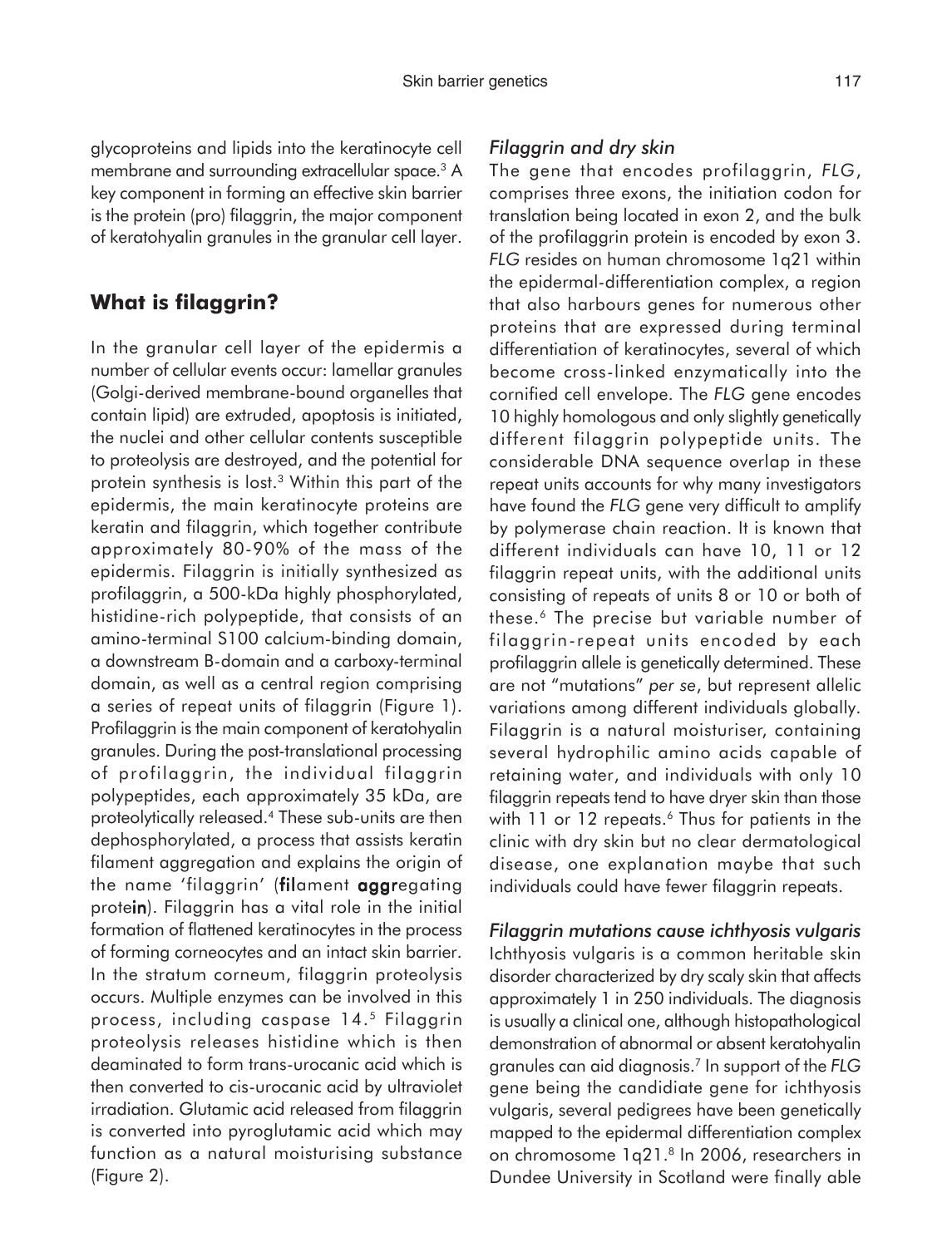

**Figure 1.** The filaggrin gene (A) and protein (B).



Figure 2. The role of filaggrin in the granular cell layer and the stratum corneum. Loss of filaggrin expression (right side of picture), can lead to skin barrier disruption and penetration of allergens.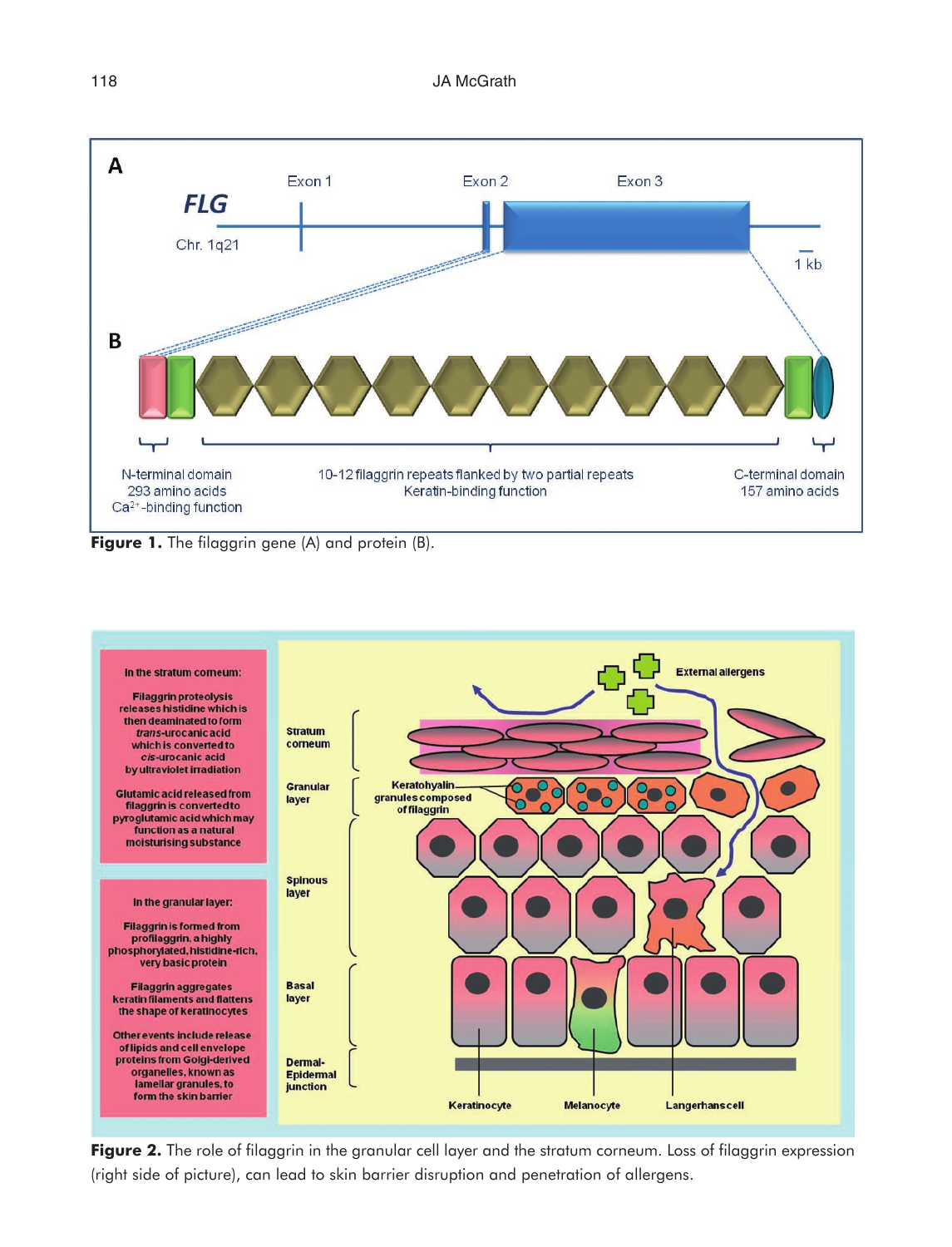to report what had been long suspected: that ichthyosis vulgaris is caused by loss-of-function mutations in the FLG gene.<sup>9</sup> In particular, two common premature termination codon-causing mutations, pArg501X and c.2282del4, were identified in 15 white northern European pedigrees studied initially.<sup>9</sup> These investigators were able to demonstrate that ichthyosis vulgaris is a semidominant condition with incomplete penetrance. The heterozygotes displayed mild scaling or no phenotype at all, whereas homozygotes or compound heterozygotes typically had a severe form of ichthyosis vulgaris manifesting with dry, scaly skin with altered skin barrier function. The penetrance of the gene effect was approximately 90% for individuals with two *FLG* mutations and 60% for those with a single *FLG* mutation. This means that although *FLG* mutations represent the cause of ichthyosis vulgaris, not every individual who has *FLG* mutations will manifest the disease, and that other genes or environmental influences are relevant to the phenotypic expression.<sup>10</sup>

#### *Filaggrin mutations predispose to atopic dermatitis*

A remarkable observation from the initial *FLG* gene mutation report was that the two null mutations, p.Arg501X and c.2282del4, were extremely common in the general population, occurring in approximately 10% of European individuals.9 To dermatologists, aware that from a clinical perspective ichthyosis vulgaris and atopic dermatitis often co-exist in the same patient, a natural next question was to wonder whether *FLG* mutations might also be relevant to the genetics of atopic dermatitis. Subsequent studies were then able to show that atopic dermatitis was manifested in heterozygous carriers of these *FLG* mutations with a relative risk (odds ratio) for atopic dermatitis of 3.1, thus implying a causal relationship.<sup>11</sup> This initial demonstration of *FLG* mutations in atopic dermatitis has now been replicated in a number of populations, including several European and Asian countries.12-14 Individuals with one FLG mutation (heterozygotes) have a six-fold increased risk of developing atopic dermatitis; for those with

two FLG mutations (homozygotes/compound heterozygotes) the risk increases to 150-fold. Thus FLG mutations represent a major risk factor for atopic dermatitis. In terms of what this means in the clinic, it is likely that approximately 50% of all (European) patients seen with atopic dermatitis are likely to harbour at least one *FLG* gene mutation, especially in individuals with more severe disease. For the other 50% of cases, changes in the *FLG* gene may not be a primary genetic risk factor although inflammation in the skin can lead to a secondary reduction in filaggrin protein and thus filaggrin may still be implicated in the pathophysiology of atopic dermatitis in such cases.

#### *The global spectrum of filaggrin mutations*

The *FLG* mutations p.Arg501X and c.2282del4 are shared across many European countries but studies in Asia have reported more variation among populations in Japan, China, Singapore, Taiwan and Bangladesh.<sup>13</sup> Although the prevalence of atopic dermatitis is similar in most countries, the overall incidence of *FLG* gene mutations in Asia seems to be slightly less than in Europe (especially northern Europe) and there are fewer recurrent mutations, i.e. the mutations that are present in Asia are different and more diverse.<sup>9,13</sup> Moreover, while approximately 50% of Europeans with atopic dermatitis harbour at least one *FLG* mutation, in Asia this figure seems to be closer to 20%.13 Common to all populations, however, are some clinical clues to the presence of underlying *FLG* gene mutations. Although an association has been established between *FLG* mutations and keratosis pilaris, perhaps one even more useful clinical sign is the presence of hyperlinearity of the palms − specifically an increased number of vertical or horizontal lines (or a combination of both) on the thenar eminences. Examination for this physical sign is recommended in the evaluation of all patients with atopic dermatitis or dry skin.<sup>15</sup> Splitting patients with atopic dermatitis into *FLG* gene mutation-positive and -negative subgroups may become a useful thing to do, both for targeting future therapies as well as for the identification of other genetic and environmental events that could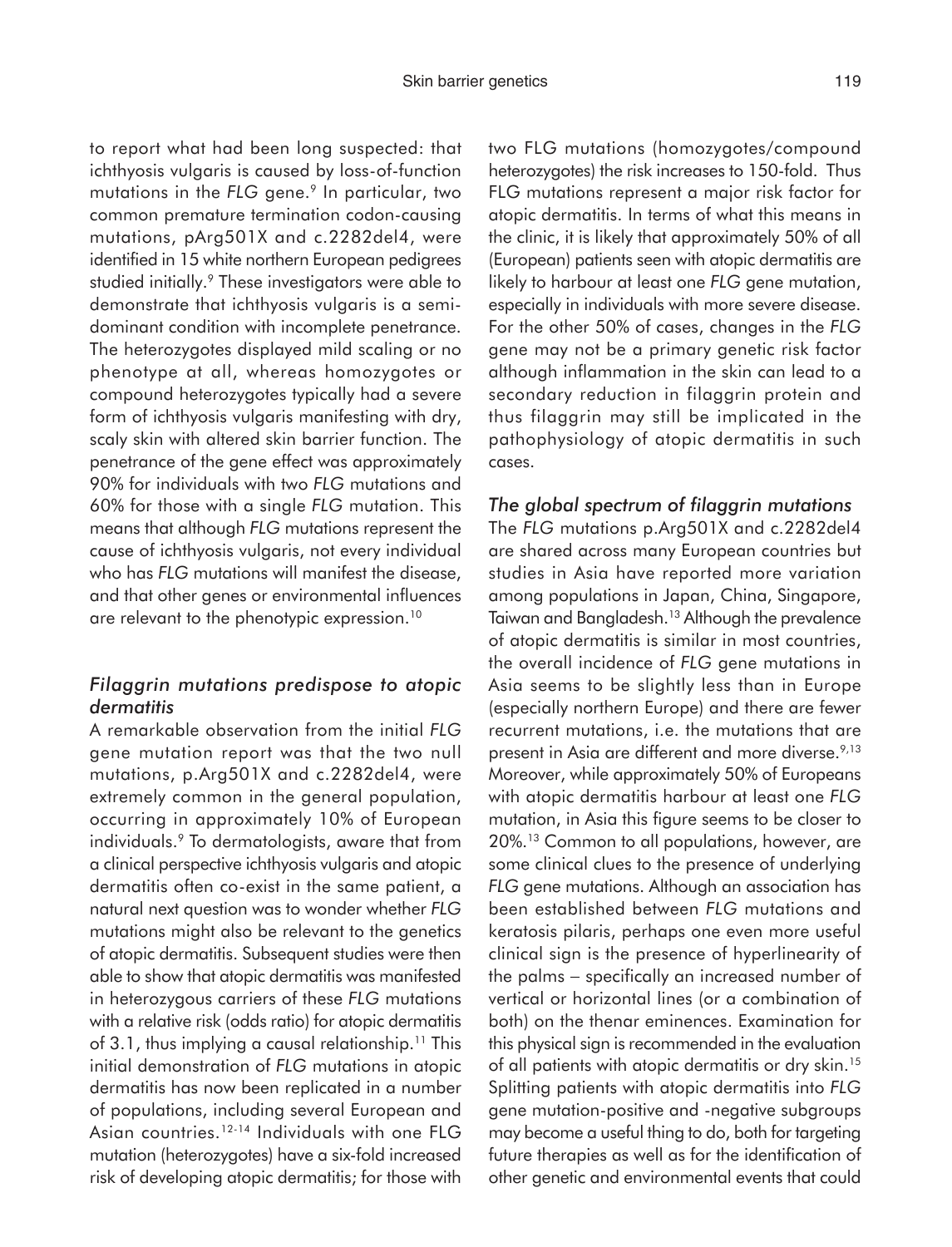also trigger atopic dermatitis. At the moment, screening for *FLG* mutations is restricted to a few research laboratories worldwide, although more "routine" and easily accessible screening is anticipated in the near future.

#### *Filaggrin mutations, other atopic diseases and allergy*

Atopic dermatitis is part of an atopic triad, often occurring in association with asthma and allergic rhinitis. In individuals with atopic dermatitis who have *FLG* mutations, there is also an association with susceptibility to asthma.<sup>16,17</sup> Of note, however, *FLG* mutations are only associated with asthma in combination with atopic dermatitis and not with asthma alone. *FLG* mutations have also been shown to be associated with greater atopic asthma severity.<sup>17</sup> Given that profilaggrin is not expressed in pulmonary epithelia, these findings raise the intriguing possibility that asthma in individuals with atopic dermatitis is secondary to sensitisation via a primarily defective epidermal barrier, which allows allergens to enter the skin and make contact with cutaneous antigen-presenting cells. The possibility that a defective skin barrier due to *FLG* mutations is linked to systemic allergy is further supported by data demonstrating an association between *FLG* mutations and atopic dermatitis associated with high serum immunoglobulin E levels and allergic sensitisation.<sup>18</sup> Thus, a number of systemic allergies may be initiated through a defective skin barrier due directly to *FLG* gene mutations, observations that provide fascinating new insight into potential mechanisms of allergic disease as well as the "atopic march". *FLG* mutations have also been identified as a risk factor for contact dermatitis and for peanut allergy.<sup>19,20</sup> The common occurrence of *FLG* mutations in the population means that although they are not directly implicated in diseases such as psoriasis, acne vulgaris or lichen planus, the coincidental presence of *FLG* mutations in patients with these skin conditions could serve as disease modifiers and have implications for optimal patient therapy.21 An overview of the clinical associations of *FLG* mutations is shown in Figure 3.



**Figure 3.** Clinical associations with mutations in the FLG gene.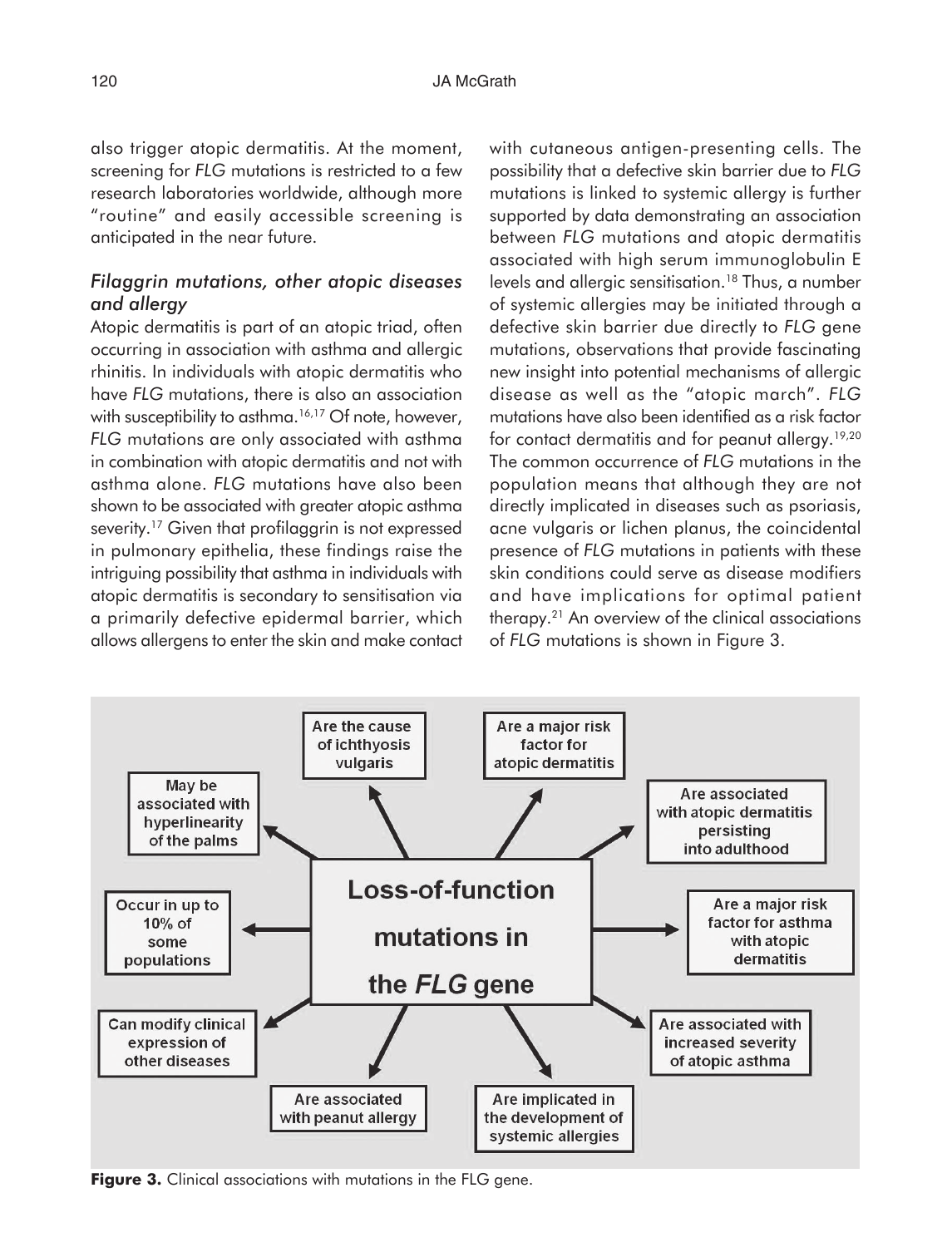### *Filaggrin and skin inflammation*

The significance of filaggrin in the development of atopic dermatitis has also been suggested in cases of atopic dermatitis lacking specific mutations in *FLG*. Skin inflammation in atopic dermatitis is associated typically with increased expression of cytokines, such as interleukin-4 and -13, both of which have been shown to reduce *FLG* gene and protein expression in keratinocytes.<sup>22</sup> The cytokine interleukin-22 has also been shown to reduce FLG expression.<sup>23</sup> Moreover, polymorphisms in the genes encoding interleukin-10 and -13 can also impact on *FLG* expression.24 In psoriasis, although there is no primary *FLG* gene association, treatment of patients with tumour necrosis factor-a antagonists has been shown to increase *FLG* expression in psoriatic skin and to improve the skin barrier.<sup>25</sup> Reduced FLG levels, either from a primary gene mutation or secondary reduction in protein expression, can also influence innate immune responses via toll-like receptor stimuli and thus contribute to skin inflammation.<sup>26</sup> *FLG* mutations have also been shown to affect the lipid composition of the skin barrier, with changes in the percentage of cholesterol, ceramide/cholesterol ratio, free fatty acids and triglycerides.<sup>27</sup>

#### *Filaggrin therapeutics*

The identification of reduced FLG expression in a range of dry, scaly disorders indicates that restoring FLG expression to improve skin barrier function could be a useful therapeutic endeavour.<sup>28</sup> How best to do this may depend on the underlying FLG abnormality. For example, one approach might be to try to upregulate expression of the *FLG* gene. To do this, pharmaceutical screening of small molecule/drug libraries to identify compounds capable of increasing *FLG* expression might generate new preparations suitable for the topical treatment of ichthyosis vulgaris and a subset of individuals with atopic dermatitis. There are also a number of currently available compounds that have been shown to increase FLG expression in keratinocytes. For example, oleanolic acid and ursolic acid, pentacyclic triterpenoids that

naturally occur in many medicinal herbs and plants, have both been shown to improve skin barrier function by increasing FLG expression.29 Alternatively, some drugs are currently being examined that can increase FLG in a different manner − by increasing read-through of a *FLG* gene mutation and thereby increase *FLG* messenger RNA and FLG protein levels. This approach is suitable for nonsense mutations in the *FLG* gene.30 Compounds such as gentamicin can have this property in being able to increase FLG expression in skin, although alternative less toxic preparations are currently being investigated. The unifying goal is to try to develop topically applied FLG-promoting compounds that could surpass current therapies based on moisturizers, corticosteroids and other anti-inflammatory compounds.

## **References**

- 1. Shywader T, Akland T. Neonatal skin barrier: structure, function, and disorders. Dermatol Ther 2005:18:87- 103.
- 2. Bouwstra JA, Ponec M. The skin barrier in healthy and diseased state. Biochim Biophys Acta 2006:1758:2080- 95.
- 3. Candi E, Schmidt R, Melino G. The cornified envelope: a model of cell death in the skin. Nat Rev Mol Cell Biol 2005:6:328-40.
- 4. Matsui T, Miyamoto K, Kubo A, Kawasaki H, Ebihara T, Hata K, et al. SASPase regulates stratum corneum hydration through profilaggrin-to-filaggrin processing. EMBO Mol Med 2011:3:320-33.
- 5. Hoste E, Kemperman P, Devos M, Denecker G, Kezic S, Yau N, et al. Caspase-14 Is Required for Filaggrin Degradation to Natural Moisturizing Factors in the Skin. J Invest Dermatol 2011: (E-pub ahead of print).
- 6. Ginger RS, Blachford S, Rowland J, Rowson M, Harding CR. Filaggrin repeat number polymorphism is associated with a dry skin phenotype. Arch Dermatol Res 2005: 297:235-41.
- 7. Sybert VP, Dale BA, Holbrook KA. Ichthyosis vulgaris: identification of a defect in synthesis of filaggrin correlated with an absence of keratohyaline granules. J Invest Dermatol 1985:84:191-4.
- 8. Compton JG, DiGiovanna JJ, Johnston KA, Fleckman P, Bale SJ. Mapping of the associated phenotype of an absent granular layer in ichthyosis vulgaris to the epidermal differentiation complex on chromosome 1. Exp Dermatol 2002:11:518-26.